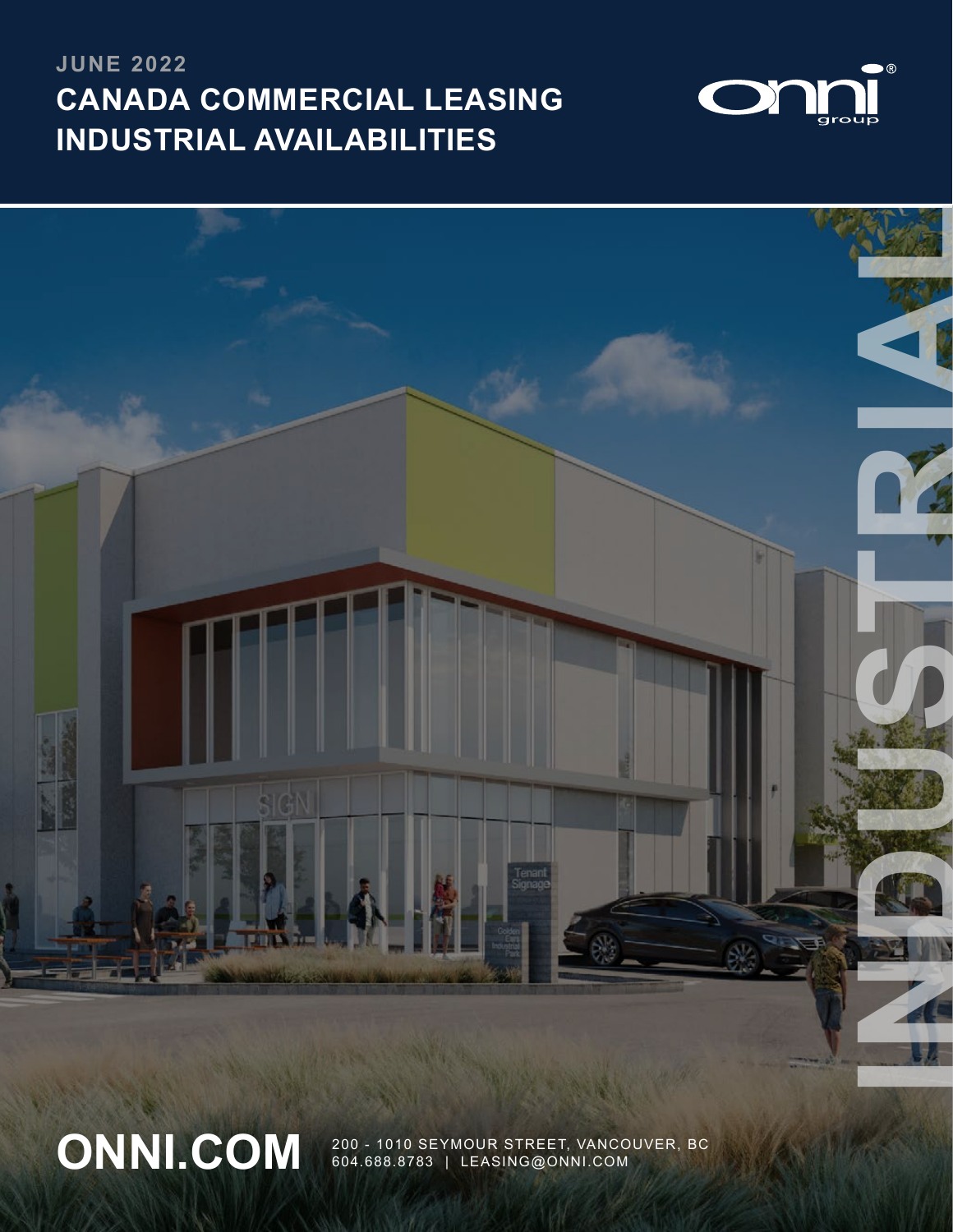# **NOW PRELEASING**



### PITT MEADOWS, BC

# **GOLDEN EARS BUSINESS PARK | PHASE III**



**ADDRESS:** 19265 AIRPORT WAY

**CONTACT:** PETER MCFETRIDGE

**COMPANY:** ONNI GROUP

**PHONE:** 604.688.8783

**BUILDING FEATURES:**

- Large bay and small bay opportunities available
- 32' clear ceiling height
- Energy efficient LED lighting
- ESFR sprinkler system
- **INDUSTRIAL CONSULTANCE IN A REPORT OF PROPERTY OF CONSULTANCE IN A REPORT OF CONSULTANCE IN A REPORT OF CONSULTANCE IN A REPORT OF CONSULTANCE IN A REPORT OF CONSULTANCE IN A REPORT OF CONSULTANCE IN A REPORT OF CONSULTAN** • Dock equipment (hydraulic levelers, bumpers, and concrete apron)
- Dock and grade loading per bay

### **AVAILABILITY** BUILDING 300

| 301 | 4,491 SF | 311 | 4,459 SF | 321       | 4,459 SF            |
|-----|----------|-----|----------|-----------|---------------------|
| 302 | 4,459SF  | 312 | 4,459 SF | 322       | 4,459 SF            |
| 303 | 4,461SF  | 313 | 4,459 SF | 323       | 4,459 SF            |
| 304 | 4,461SF  | 314 | 4,241SF  | 324       | 4,459 SF            |
| 305 | 4,461 SF | 315 | 4,240SF  | 325       | 4,476 SF            |
| 306 | 4,459SF  | 316 | 4.459SF  | Small Bay | Available Q1        |
| 307 | 4,459 SF | 317 | 4,459 SF |           | 2023                |
| 308 | 4,459SF  | 318 | 4,459 SF |           |                     |
| 309 | 4,241 SF | 319 | 4.459 SF |           |                     |
| 310 | 4,461SF  | 320 | 4.459 SF |           | <b>VIEW WEBSITE</b> |
|     |          |     |          |           |                     |

### **VIEW WEBSITE**

# **NOW LEASING**



### **91 [GO](https://www.onni.com/property/commercial/81-golden-drive/)LDEN DRIVE** PORT COQUITLAM, BC

**ADDRESS:** 91 GOLDEN DR COQUITLAM **CONTACT:** BEN LUTES & KYLE BLYTH **COMPANY:** AVISON YOUNG **PHONE:** 604.687.7331

**BUILDING FEATURES:**

- Ample parking and exceptional loading
- Dock or grade loading
- 22' clear ceilings and fully sprinklered
- Air conditioned office space in select units
- Neighborhood restaurant nearby
- Concrete tilt up construction
- Professionally managed and maintained

**AVAILABILITY**

Unit 27 2,706 SF Available Now

# **VIEW WEBSITE VIEW WEBSITE**<br>
veptional loading<br>
ully sprinklered<br>
pace in select units<br>
unt nearby<br>
d and maintained<br>
VIEW WEBSITE<br>
VIEW WEBSITE<br>
VIEW WEBSITE



### **1680 BROADWAY STREET** PORT COQUITLAM, BC

**ADDRESS:** 1680 BROADWAY STREET **CONTACT:** RICK EASTMAN & KEVIN VOLZ **COMPANY:** CUSHMAN & WAKEFIELD **PHONE:** 604.683.3111

**BUILDING FEATURES:**

- Dockland grade loading
- 24' clear ceilings
- Close proximity to Mary Hill Bypass
- Superior Loading Area

117 3,744 SF Available July 1, 2022

**VIEW WEBSITE**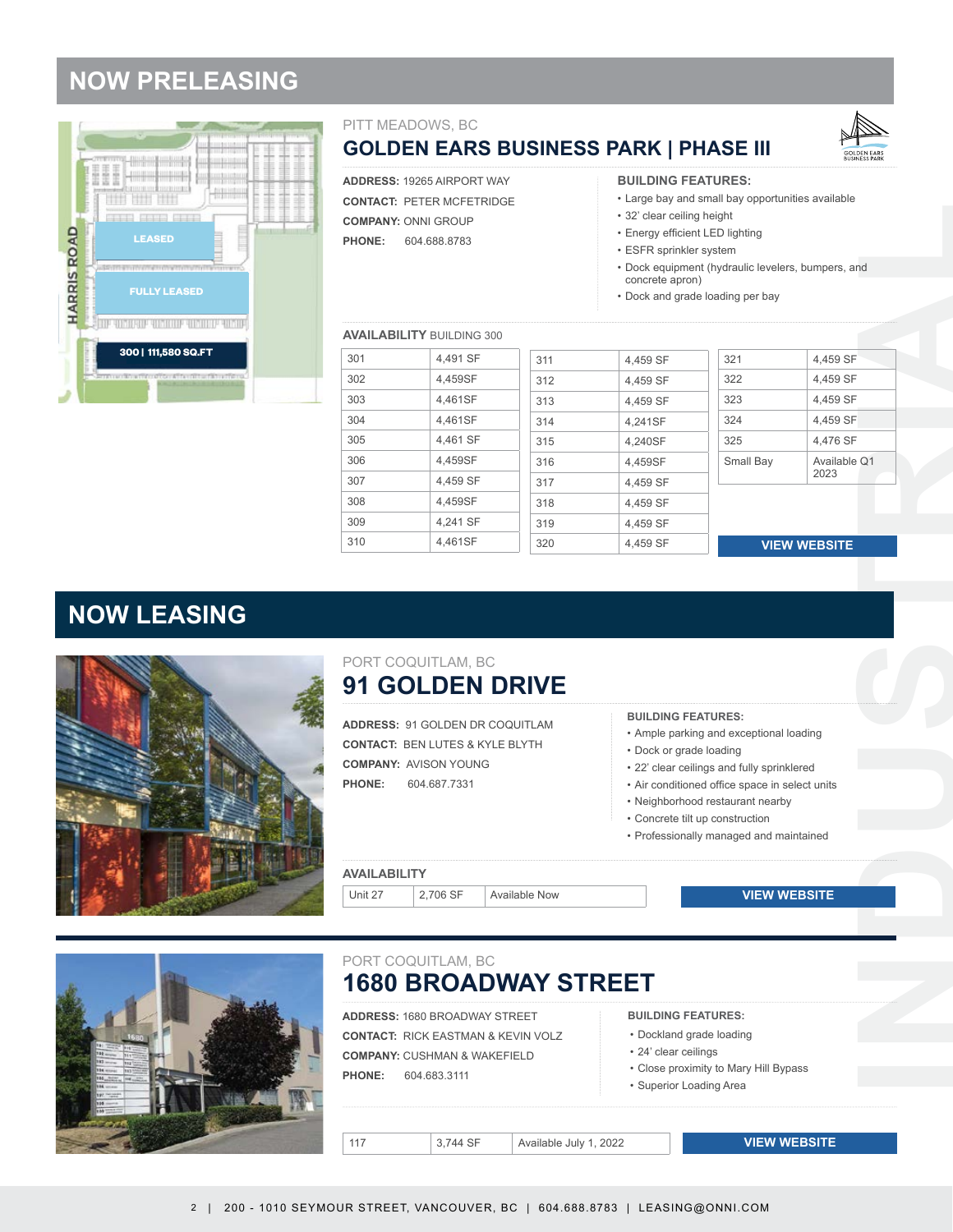# **NOW LEASING**



## SURREY, BC **CAMPBELL HEIGHTS**

**ADDRESS:** 19110-30 24TH AVE, SURREY **CONTACT:** JOE LEHMAN, GARTH WHITE & MATHEW SUNDERLAND

**COMPANY:** AVISON YOUNG

**PHONE:** 604.687.7331

### **AVAIL**

| ABILITY                  |                   |                          |  |
|--------------------------|-------------------|--------------------------|--|
| 1 Are Hnit 1∩7 ا م/∩ A≀h | $\sqrt{3}$ 175 SF | Available August 1, 2022 |  |

| $\frac{1}{2}$ 19130 24th Ave Unit 107 $\parallel$ 3,175 SF | Available August 1, 2022 |                     |
|------------------------------------------------------------|--------------------------|---------------------|
| 19110 24th Ave Unit 111 3.396 SF                           | Available August 1, 2022 | <b>VIEW WEBSITE</b> |

### **1525 BROADWAY STREET** PORT COQUITLAM, BC

**ADDRESS:** 1525 BROADWAY STREET **CONTACT:** PETER HALL, STEVEN HALL & BRADEN HALL **COMPANY:** DAVIES/HALL - RE/MAX

**PHONE:** 604.718.7300

### **AVAILABILITY**

#105 4,665 SF Available Oct 1, 2022

### **BUILDING FEATURES:**

**BUILDING FEATURES:**

• 26' clear ceiling height • Significant truck maneuverability

• Ample parking

• Dock and grade loading to each unit

- 24' clear ceiling heights
- Ample parking
- Dock and grade loading doors
- **I**<br>Trans-<br>Trans-<br>Trans-<br>Trans-<br><br>Trans-<br><br><br><br><br><br><br><br><br><br><br><br><br><br><br><br><br><br><br><br><br><br><br><br><br><br><br><br><br> • Easy access to Lougheed Highway and Trans-Canada Highway

**VIEW WEBSITE**



### **1533 BROADWAY STREET** PORT COQUITLAM, BC

|  | <b>ADDRESS: 1533 BROADWAY STREET</b> |  |
|--|--------------------------------------|--|
|  |                                      |  |

**CONTACT:** PETER HALL, STEVEN HALL & BRADEN HALL **COMPANY:** DAVIES/HALL COMMERCIAL REALTY-RE/MAX **PHONE:** 604.718.7300

### **AVAILABILITY**

Unit 105 4,226 SF Available Sept 1, 2022

**BUILDING FEATURES:**

- Dockland grade loading
- 24' clear ceilings
- Close proximity to Mary Hill Bypass
- Superior Loading Area and ample parking
- Easy access to Lougheed Highway and Trans Canada Highway

### **VIEW WEBSITE**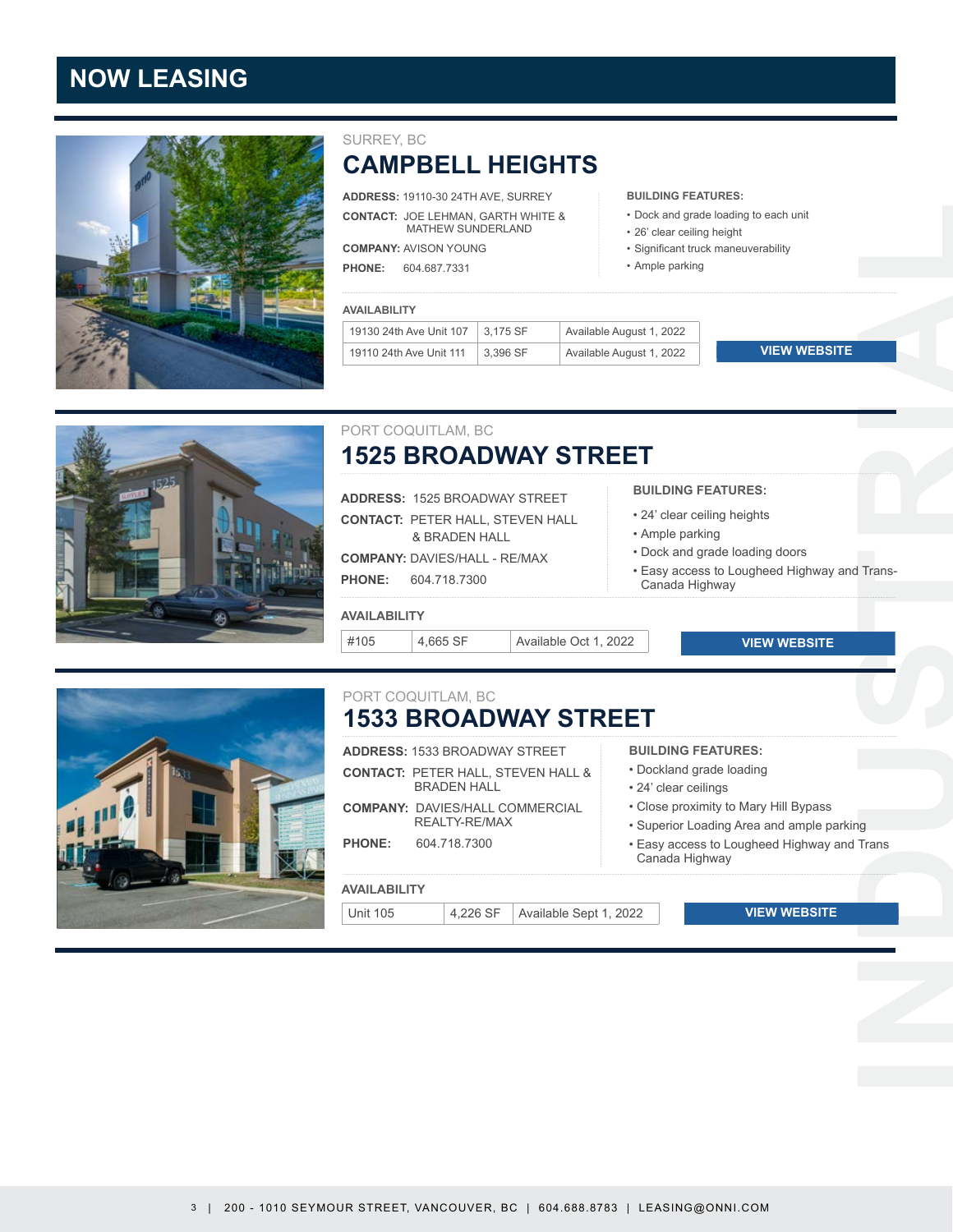# **NOW LEASING**



### PORT COQUITLAM, BC

**1772 BROADWAY STREET**

|                     |                              | <b>ADDRESS: 1772 BROADWAY STREET</b>       | <b>BUILDING FEATURES:</b>                                          |  |
|---------------------|------------------------------|--------------------------------------------|--------------------------------------------------------------------|--|
|                     | & BRADEN HALL                | <b>CONTACT: PETER HALL, STEVEN HALL</b>    | • Located just off the Mary Hill Bypass<br>• Dock or grade loading |  |
|                     |                              | <b>COMPANY: DAVIES/HALL - RE/MAX</b>       |                                                                    |  |
| <b>PHONE:</b>       | 604.718.7300                 |                                            |                                                                    |  |
| <b>AVAILABILITY</b> |                              |                                            |                                                                    |  |
| <b>Unit 109</b>     | 2,720 SF                     | Available Sept 1, 2022                     | <b>VIEW WEBSITE</b>                                                |  |
| COQUITLAM, BC       |                              |                                            |                                                                    |  |
|                     |                              | <b>81 GOLDEN DRIVE</b>                     |                                                                    |  |
|                     |                              | <b>ADDRESS: 81 GOLDEN DR COQUITLAM</b>     | <b>BUILDING FEATURES:</b>                                          |  |
|                     |                              | <b>CONTACT: BEN LUTES &amp; KYLE BLYTH</b> | • Exceptional loading                                              |  |
|                     | <b>COMPANY: AVISON YOUNG</b> |                                            | • Dock or grade loading<br>· 22' clear ceilings                    |  |
| <b>PHONE:</b>       | 604.687.7331                 |                                            |                                                                    |  |
|                     |                              |                                            |                                                                    |  |
| <b>AVAILABILITY</b> |                              |                                            |                                                                    |  |
| #112B               | 4,793 SF                     | Available Aug 1, 2022                      | <b>VIEW WEBSITE</b>                                                |  |
|                     |                              |                                            |                                                                    |  |
|                     |                              |                                            |                                                                    |  |
|                     |                              |                                            |                                                                    |  |
|                     |                              |                                            |                                                                    |  |
|                     |                              |                                            |                                                                    |  |
|                     |                              |                                            |                                                                    |  |
|                     |                              |                                            |                                                                    |  |
|                     |                              |                                            |                                                                    |  |
|                     |                              |                                            |                                                                    |  |
|                     |                              |                                            |                                                                    |  |
|                     |                              |                                            |                                                                    |  |
|                     |                              |                                            |                                                                    |  |
|                     |                              |                                            |                                                                    |  |
|                     |                              |                                            |                                                                    |  |
|                     |                              |                                            |                                                                    |  |
|                     |                              |                                            |                                                                    |  |
|                     |                              |                                            |                                                                    |  |
|                     |                              |                                            |                                                                    |  |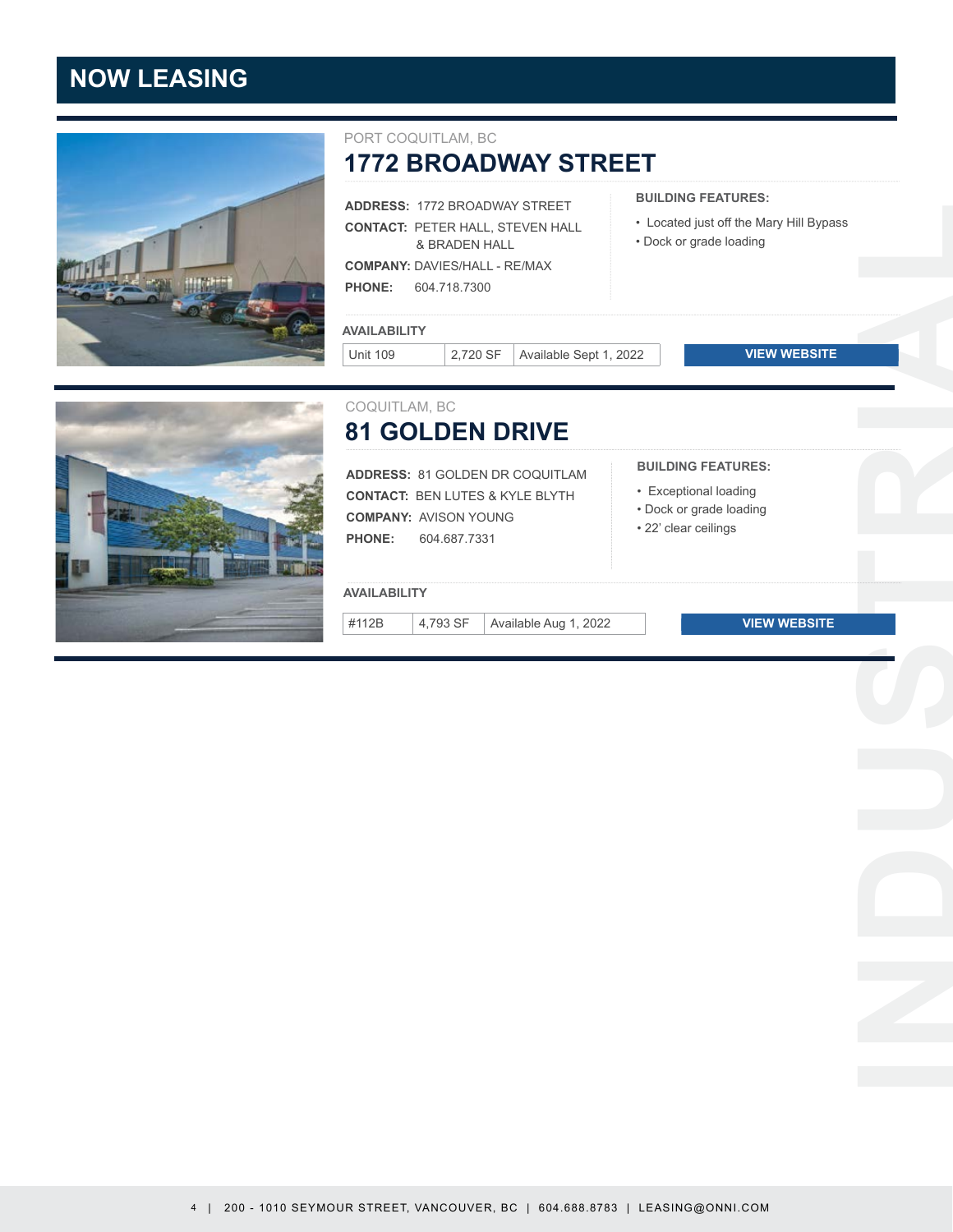# **FULLY LEASED**



**7938-7954 WINSTON STREET BURNABY, BC**

**VIEW WEBSITE**



**5150-62 STILL CREEK BURNABY, BC**



**DAWSON BURNABY, BC [VIEW WEBSITE](https://www.onni.com/property/commercial/5150-still-creek/)<br>JRNABY<br>JRNABY<br>SO COA<br>DRT CO<br>VIEW WEBSITE** 



# **1750 COAST MERIDIAN, PORT COQUITLAM, BC**

**INDUSTRIAL** 



# **1128 BURDETTE STREET RICHMOND, BC**



**14251 BURROWS ROAD RICHMOND, BC [VIEW WEBSITE](https://www.onni.com/property/commercial/burdette/)<br>251 BUI<br>CHMON**<br>VIEW WEBSITE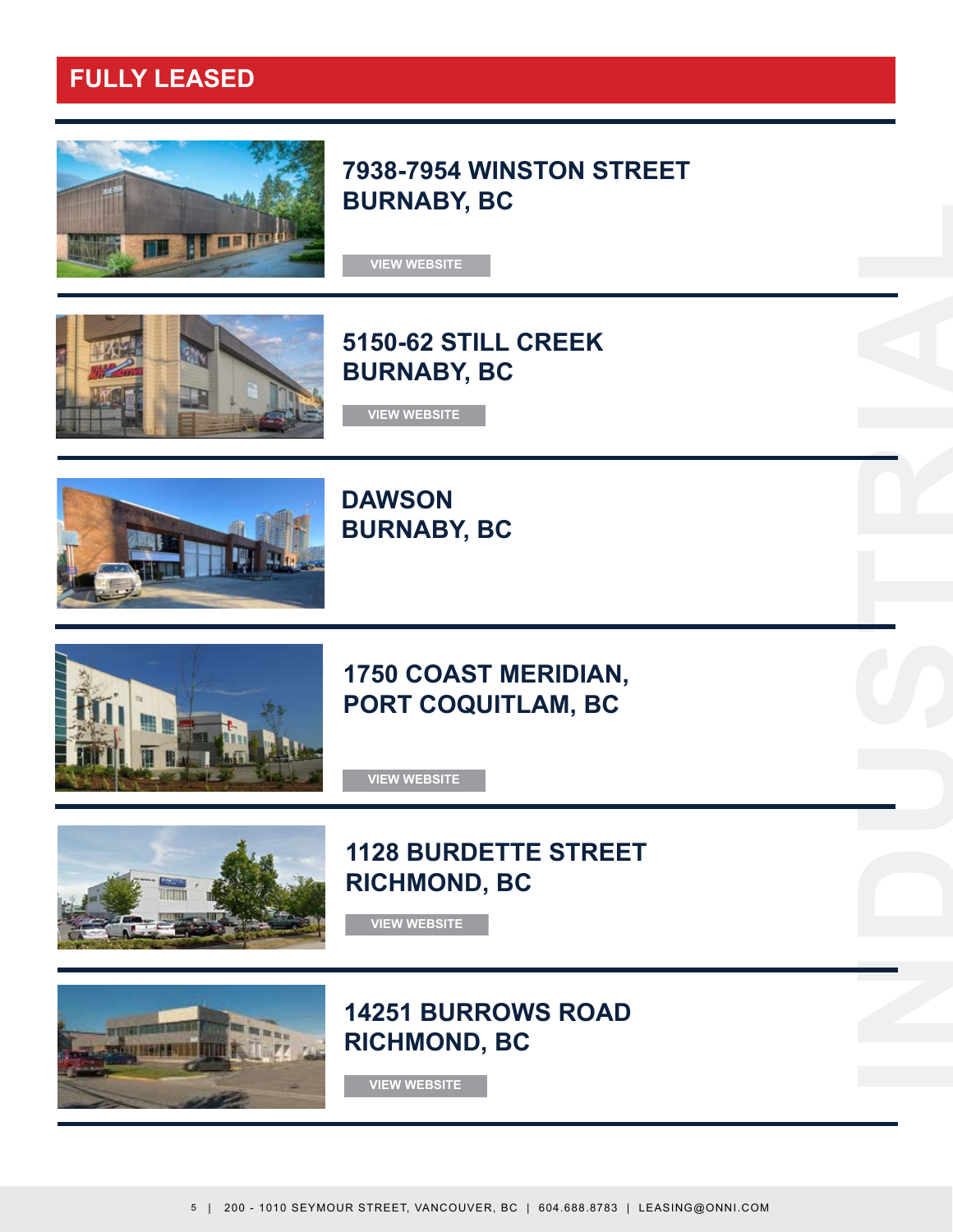# **FULLY LEASED**



# **14271 KNOX WAY RICHMOND, BC**



# **14273 KNOX WAY RICHMON[D,](https://www.onni.com/property/commercial/1533-broadway-st/) BC [VIEW WEBSITE](https://www.onni.com/property/commercial/14271-73-knox-way/) [VIEW WEBSITE](https://www.onni.com/property/commercial/14271-73-knox-way/)**



**14480 KNOX WAY**

**14488 KNOX WAY RICHMOND, BC [VIEW WEBSITE](https://www.onni.com/property/commercial/14480-88-knox-way/)<br>CHMOND<br>VIEW WEBSITE<br>353 58TH<br>NGLEY, E<br>VIEW WEBSITE<br>BOUTH<br>NCOUVE** 

# **27353 58TH CRESCENT LANGLEY, BC**



# **888 SOUTH EAST MARINE DRIVE VANCOUVER, BC**

**INDUSTRIAL** 



# **560 RAYMUR AVENUE, VANCOUVER BC**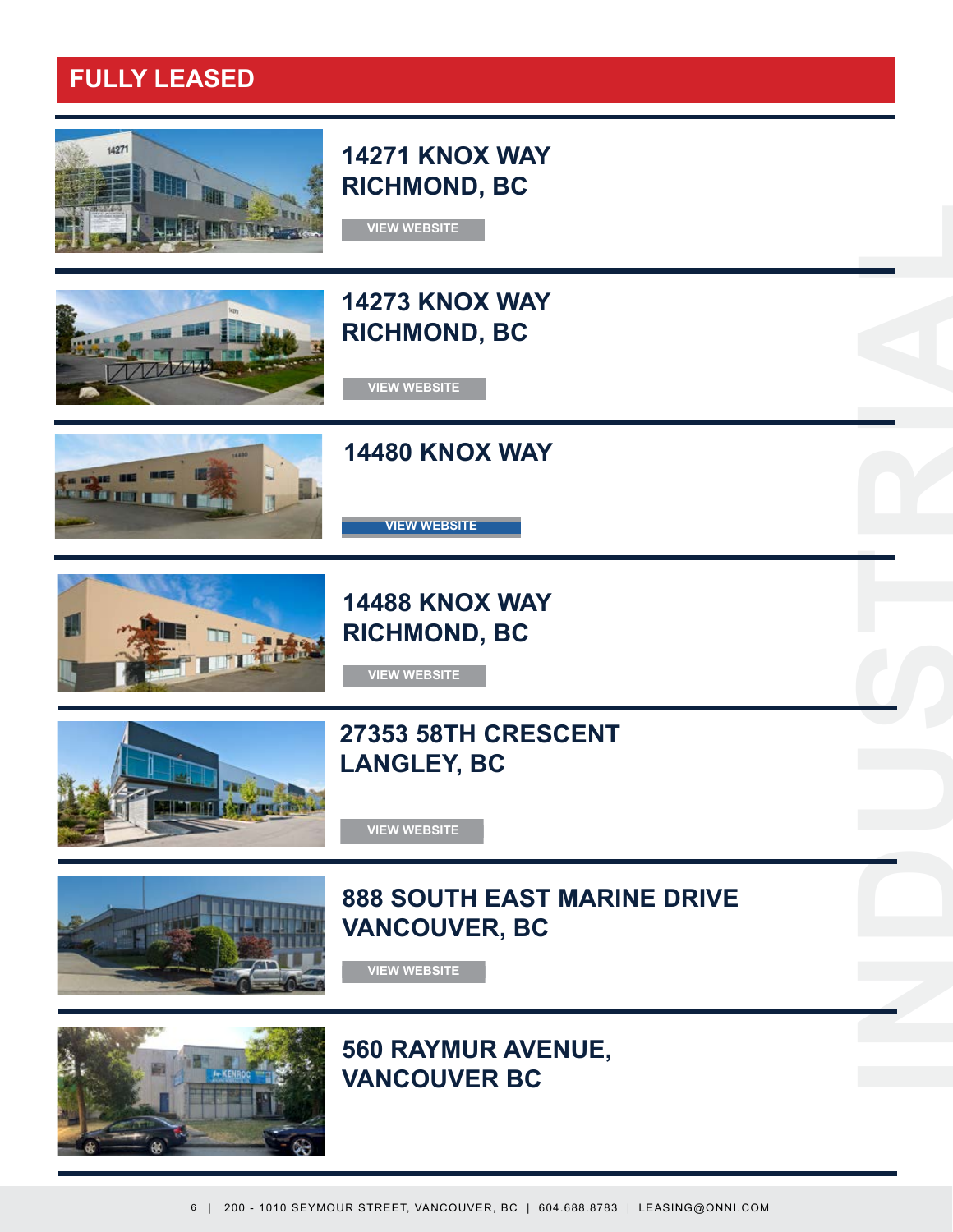# **FULLY LEASED**



# **GOLDEN EARS BUSINESS PARK PH I & II PITT MEADOWS, BC**

**INDUSTRIAL** 

**VIEW [W](https://www.onni.com/property/commercial/14271-73-knox-way/)EBSITE**



# **18822-60 24TH AVENUE SURREY, BC**



# **1776 BROADWAY STREET, PORT COQUITLAM, BC**

**VIEW WEBSITE**